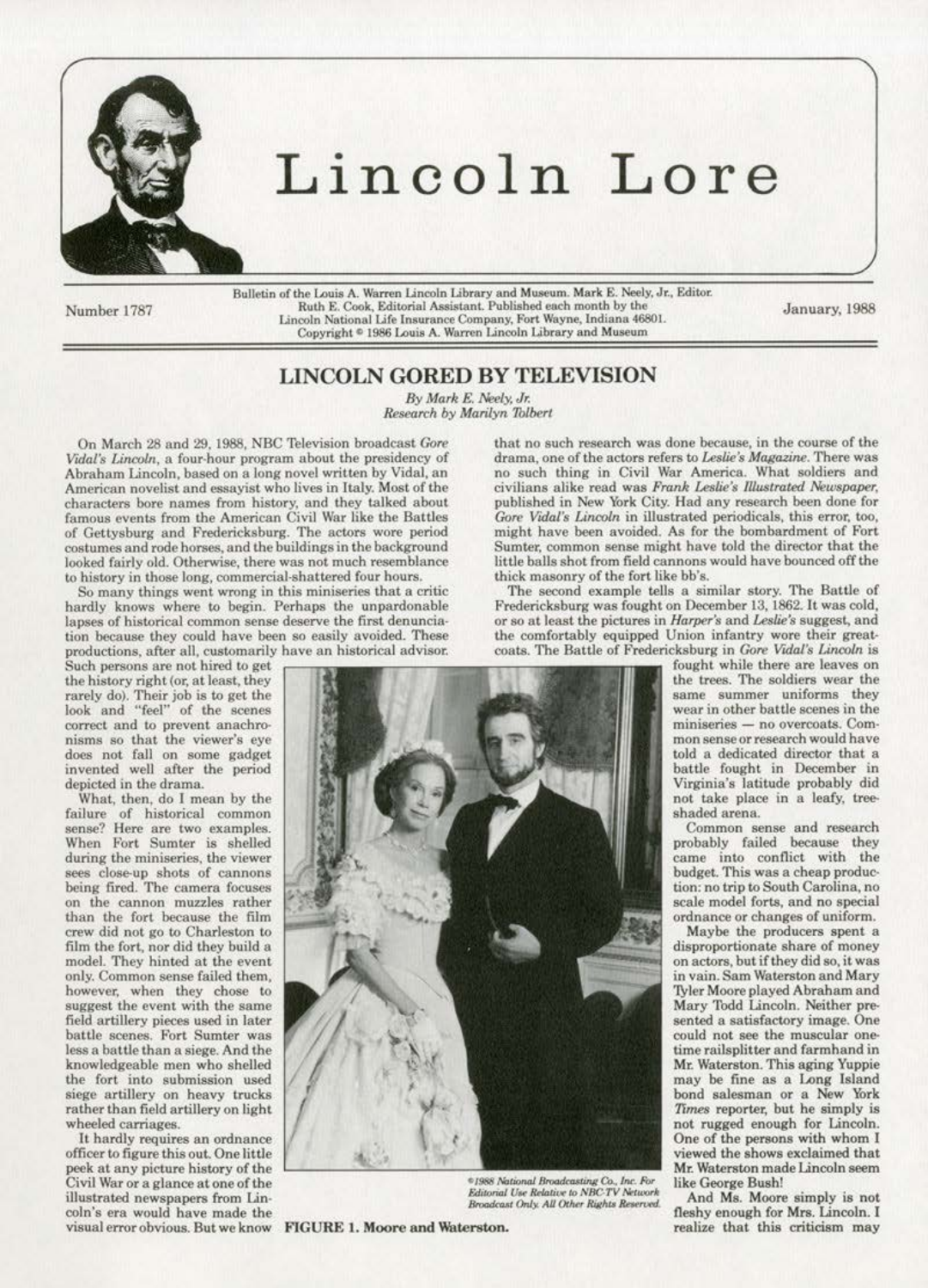

From the Louis A. Warren *Lincoln Library and Museum* 

#### FIGURE 2. Bombardment of Sumter in a contemporary illustration.

seem petty or churlish, but the fact of the matter is that television is a literal medium. Plywood flats and even modern dress will work in the legitimate theater, but not on television. If it docs not look right on the little box in the living room. it cannot be right. It cannot convince or deceive. It will not work.

Gore Vidal's Lincoln did not work, and that may ultimately prove a blessing for history. A skillful production, even one that was at least lavish, might have so seduced the audience as to leave them with precisely the image of Lincoln that Vidal wanted to get across in his book. This production certainly did not accomplish that, but it may nevertheless have left the viewer with some wrong impressions here and there. The remainder of this article will attempt to set some of those errors straight..

Rudimentary research in the first place or a fact-checker afterward might have prevented some silly mistakes. Robert Todd Lincoln, for example, complains about his neglected childhood to John Hay, saying that his father was usually away on the Seventh Judicial Circuit in those years. Abraham Lincoln, as an Tllinois lawyer. travelled the Eighth Judicial Circuit, and Robert knew that. Mr. Vidal did not. Nor would any of the high-ranking members of the Lincoln administration have mispronounced the infamous name of the author of the Dred Scott decision and the Chief Justice of the United States Supreme Court during most or Lincoln's presidency, Roger B. Taney. For some reason, Marylanders - and Taney was one - call that "Tawny." Lincoln himself called his old political crony Ward Hill Lamon, "Hill" and not "Ward." William H. Seward delivered his famous "Irrepressible Conflict" speech in Rochester in 1858and notatthe Republican nominating convention in Chicago in 1860.

A telltale error that explains many of the problems with Vidal's *Lincoln* and the miniseries derived from it occurs in the scene where Mrs. Lincoln is handling her husband's first annual message to Congress (persistently called his "State of the Union address" in the television show  $-$  a gross anachronism, the new name being introduced in the plains that Mr. Lincoln does not write a "fair hand"; his writing is "scratchy and illegible." Mrs. Lincoln knew better. She knew

what any historian who has done serious research on Abraham Lincoln knows: that he had a neat and thoroughly readoble handwriting.

This little slip is revealing indeed. It shows that Gore Vidal has never in his life looked at a letter written by Abraham Lincoln. Except by reading the signature at the bottom, he could not identify a Lincoln document if it were thrust into his hand - presumably the only way such a document would ever appear there, as Mr. Vidal seems not to have made exhaustive research trips to the major repositories of Lincoln research materials. He did no serious historical research on Abraham Lincoln, and neither did the bearers of his television message.

There are many other mistakes, large and small. Lincoln would never have referred to himself as "chief counsel for the position. He argued many cases for the Illinois Central Rail Road and *was* once requested by an "agent" and lawyer for the company not to take any cases against the railroad. Lincoln agreed, but he charged the company case by case and set the fees himself. He made a clear distinction in his difficult correspondence with the company (they were slow and reluctant to pay Lincoln what they owed him) between himself and "agents" of the company like Mason Brayman and James F. Joy. Preliminary to the important McLean County Tax Case, Lincoln first offered his services to the side of the counties opposed to the interests of the Illinois Central.

Although the term "true believer," used in Gore Vidal's Lincoln as a political pejorative, was available, as William Satire has shown, from the *Koran,* not many politicians in Lincoln's America were familiar with the Koran. Its use in the television show is surely an anachronism, the term having been made popular in the 1950's by working-class "philosopher" Eric Hoffer.

A mythical scene in Gore Vidal's Lincoln places the president before the Joint Committee on the Conduct of the War, pleading his wife's loyalty. This old chestnut - straight out of Carl Sandburg, who peddled the sort of myths Vidal professes to be exploding - was itself exploded at the time of the Watergate hearings over a decade ago.

More important, the whole characterization of Lincoln was hopelessly wrong. He was made to seem a passionate man, given to violent outbursts of exasperation, especially at the failures of his generals. This is not the Lincoln of history. Few people knew Lincoln intimately or could be privy to scenes that might have provoked him to private outbursts of temper, but those who were, say that Lincoln usually kept his cool. Nicolay and Hay reported him as "by nature and habit . . . calm, . . equable, ... undemonstrative." And Mrs. Lincoln testified, somewhat resignedly, that her husband was "not a demonstrative man." As for the scene in the White House after news of the Fredericksburg disaster arrived, it was hardly the tumultuous hat-throwing affair viewers saw on television. Reporter Henry Villard informed the president, in the company of Senator Henry Wilson of Massachusetts, of the extent of the defeat. This is how Villard deseribed the scene:

We found Mr. Lincoln in the old reception-room on the second floor, opposite the landing. He greeted me with a hearty hand-shake, saying, "I am much obliged to you for coming, for we are very anxious and have heard very little.'' He then asked me to give him, as far as my personal knowledge permitted, a general outline of what had happened, which I did as fully as I could in a few minutes. He followed up my account with one question after another for over half an hour. He inquired regarding the defences of the rebels on our right front, their command of the town and river, the physical and moral condition of our troops before and after the fight, the chances of success of another attack from either of our wings, the extent of our losses, and the feeling among the general officers. He was very careful not to ask anything so as to imply criticism of anybody, although I ventured to mingle a good deal of censure with my statements of facts. But his questions and the expression of his face showed that he believed I was aiming to tell the truth, and that he felt growing anxiety. When he ended the interview by repeating his thanks, I made bold to say as earnestly as I could: "Mr. President, it is, of course, not for me to offer advice to you, but J hope my sincere loyalty may be accepted as my excuse for taking the liberty of telling you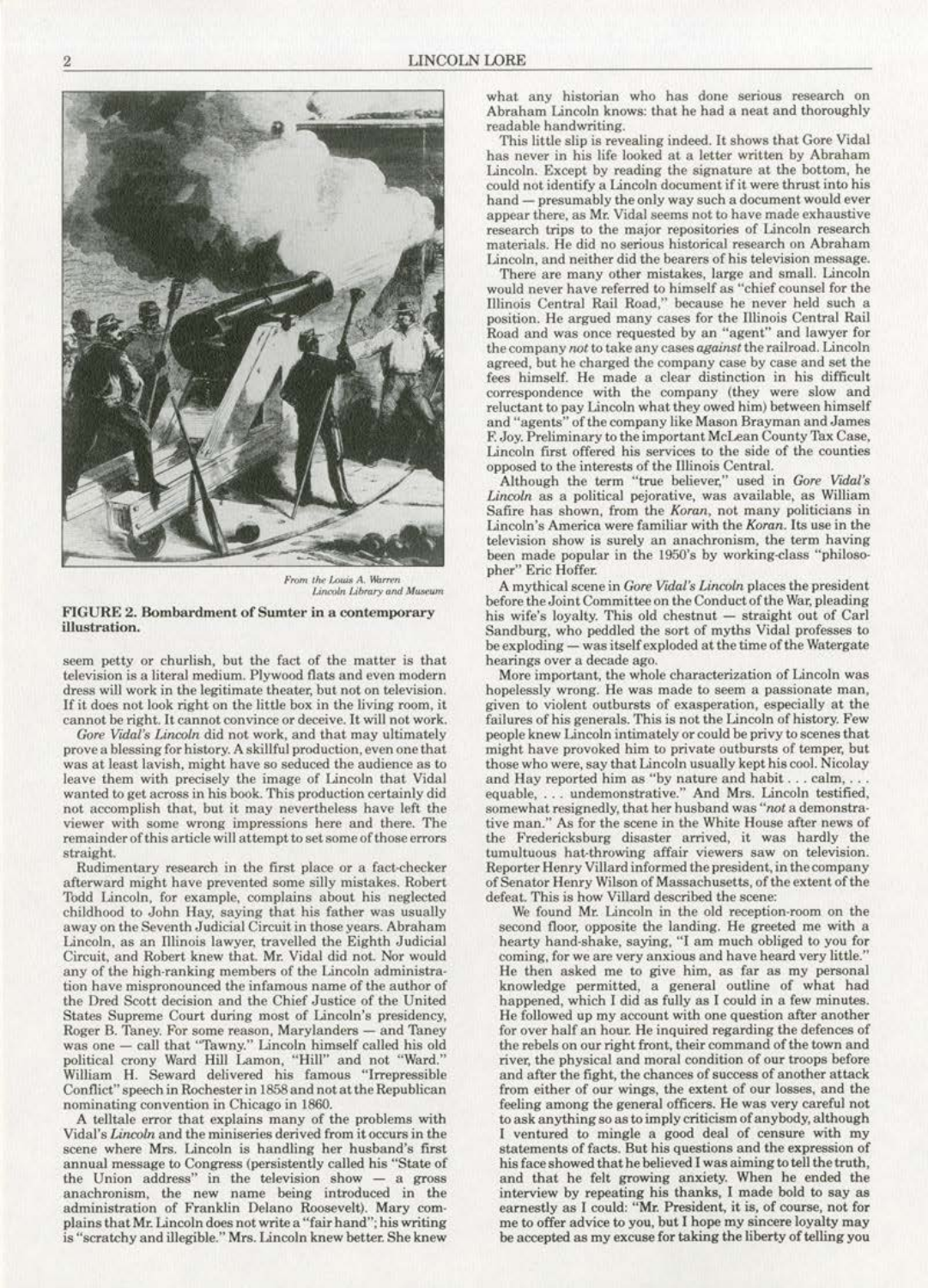what is not only my conviction but that of every general officer I saw during and after the fighting, that success is impossible, and that the worst disaster yet suffered by our forces will befall the Army of the Potomac if the attack is renewed, and unless the army is withdrawn at once to the north side. Pardon me, Mr. President, but I cannot help telling you further that you cannot render the country a greater service than by ordering General Burnside to withdraw from the south bank forthwith, if he has not already done so."

The President took no offence, but, with a melancholy smile, remarked, "I hope it is not so bad as all that," whereupon we took our leave.

What can I say about the nature of these mistakes? There are many, many others in *Gore Vidal's Lincoln*, but what do they add up to? In some ways, they are nothing more than the ludicrous badges of skimpy research, niggardly budgets, and low aspirations. Thus Lincoln's alleged appearance before the congressional committee is an anecdote beloved by champions of legislative power, as opposed to the imperial presidency: it suggests that America's greatest president would voluntarily submit to congressional examination. It is also beloved by sentimentalists: this shows Lincoln defending his wife from vicious political gossip. On the other hand, Mr. Vidal detests sentimentalizing "Mr. and Mrs. Mount Rushmore,'' and some of the distortions in *Gore Vuial's Lincoln* make the sixteenth president seem positively brutal, as, for example, when he says that. if Baltimore resists Union occupation, he would ''burn Baltimore to the ground.'' Such extreme language was used by men like Orville Hickman Browning, who said the city might be "laid in ruin" if Northern soldiers met resistance there. or Philadelphia's Andrew Reeder, who told the president: "lf Baltimore was laid in ashes the North would rejoice over it." Lincoln himself used more circumspect language when he contemplated, as a fledgling president, the dreadful prospect of bombarding his own cities. Baltimore. thanks to his skillful management, never had to be bombarded, torched, or laid in

ruins.

These two distortions, the one in the direction of sentiment. and circumspection, the other in the direction of callous muscleflexing, are contradictory. They are born more of ignorance than of malice.

But one thread of erroneous distortion was clearly consistent with Vidal's purpose: to drain Lincoln of all idealism.

This is the point of having Lincoln say, when explaining Republican policy in 1861, that the party was pledged to keep slavery out of the territories but, when it came to abolishing slavery in the states where it already existed, that was "beyond my power." A long and truly pregnant pause follows and Mr. Waterston adds "or desire." The idea that Abraham Lincoln did not desire to end slavery in 1861 is infamous and absurd, and it will leave any believer in it at a loss to explain what happened in the Civil War. But this is the idea that Vidal and the television miniseries that appropriately bears his name wish to impart. This is clear in the ridiculous scene in which Mary Todd Lincoln tells her mulatto seamstress. Elizabeth Keckley, to remember: " $I$  am the one who wants slavery destroyed."

There is no reason whatsoever to believe that Mrs. Lincoln's antislavery zea1 exceeded her husband's. Indeed, there is documentary proof to the contrary. In 1856, when ardent antislavery men were supporting John C. Fremont as the first presidential candidate of the Republican party, Mrs. Lincoln was not. Her "weak woman's heart" was, in her own description, "too Southern in feeling, to sympathize with any but Fillmore,'' the candidate of the American or Know. Nothing party. embodying anti·Catholic and anti·immigrant prejudice. ''If some of you Kentuckians.'' Mrs. Lincoln explained to her correspondent in 1856, "had to deal with the 'wild Irish,' as we housekeepers are sometimes called upon to do, the south would certainly elect Fillmore next time." It will not do to reprove Abraham Lincoln with his wife's absurd political views.

Why do it, then? Why drain Lincoln's image of all idealism? Why deny his well-documented and sincere antislavery



From the Louis A. Warren Lincoln Library and Museum